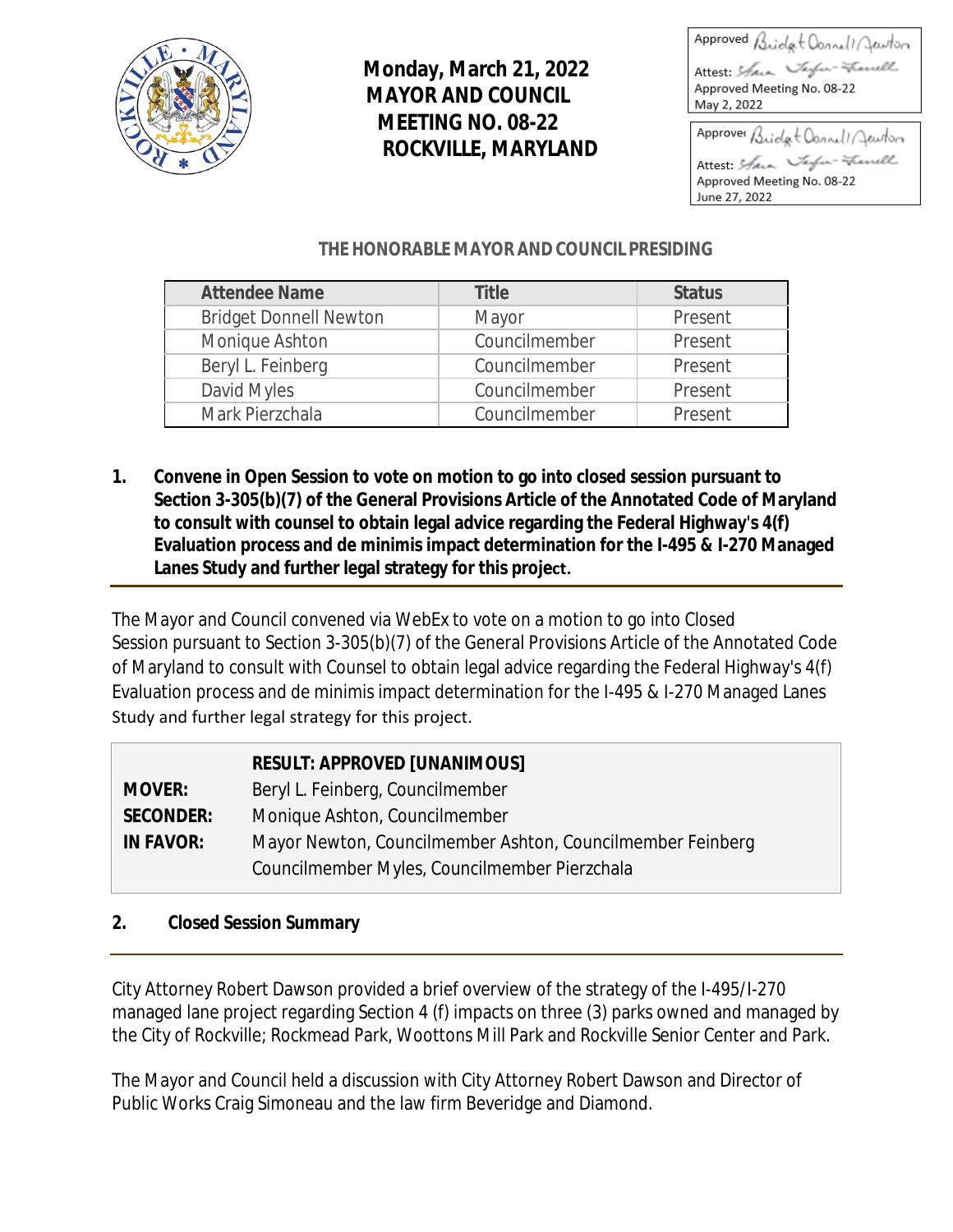The attorney's from Beveridge and Diamond explained MDOT's request letter to the City seeking the concurrence on a section 4(f) de minimis determination for the I-495 & I-270 Managed Lanes Study.

The Mayor and Council directed staff to finalize the draft letter and send to Jeffery T. Folden, Director of the Maryland Department of Transportation State Highway Administration and to include map.

There being no further discussion the meeting adjourned at 6:01 pm.

Councilmember Beryl L. Feinberg moved to adjourn.

|                  | <b>RESULT: APPROVED [UNANIMOUS]</b>                         |
|------------------|-------------------------------------------------------------|
| <b>MOVER:</b>    | Beryl L. Feinberg, Councilmember                            |
| <b>SECONDER:</b> | Mark Pierzchala, Councilmember                              |
| <b>IN FAVOR:</b> | Mayor Newton, Councilmember Ashton, Councilmember Feinberg, |
|                  | Councilmember Myles, Councilmember Pierzchala               |

#### **3. Convene**

The Mayor and Council convened in a virtual hybrid Open meeting Session at 7:05 p.m. on Monday, March 21, 2022, via Webex.

Staff Present: City Manager Rob DiSpirito, Rockville Corporate Council Robert E. Dawson, and City Clerk/Director of Council Operations Sara Taylor-Ferrell.

#### **4. Pledge of Allegiance**

Mayor Bridget Donnell Newton led the Pledge of Allegiance.

The Mayor thanked Council for all wearing the colors blue and yellow in support of Ukraine.

#### **5. Agenda Review**

Changes to the Agenda, Work Session – Topic 2 Agenda Item No. 5 will follow the Public Hearing – Topic 1 Agenda Item 4.

#### **6. Public Hearing- Topic 1**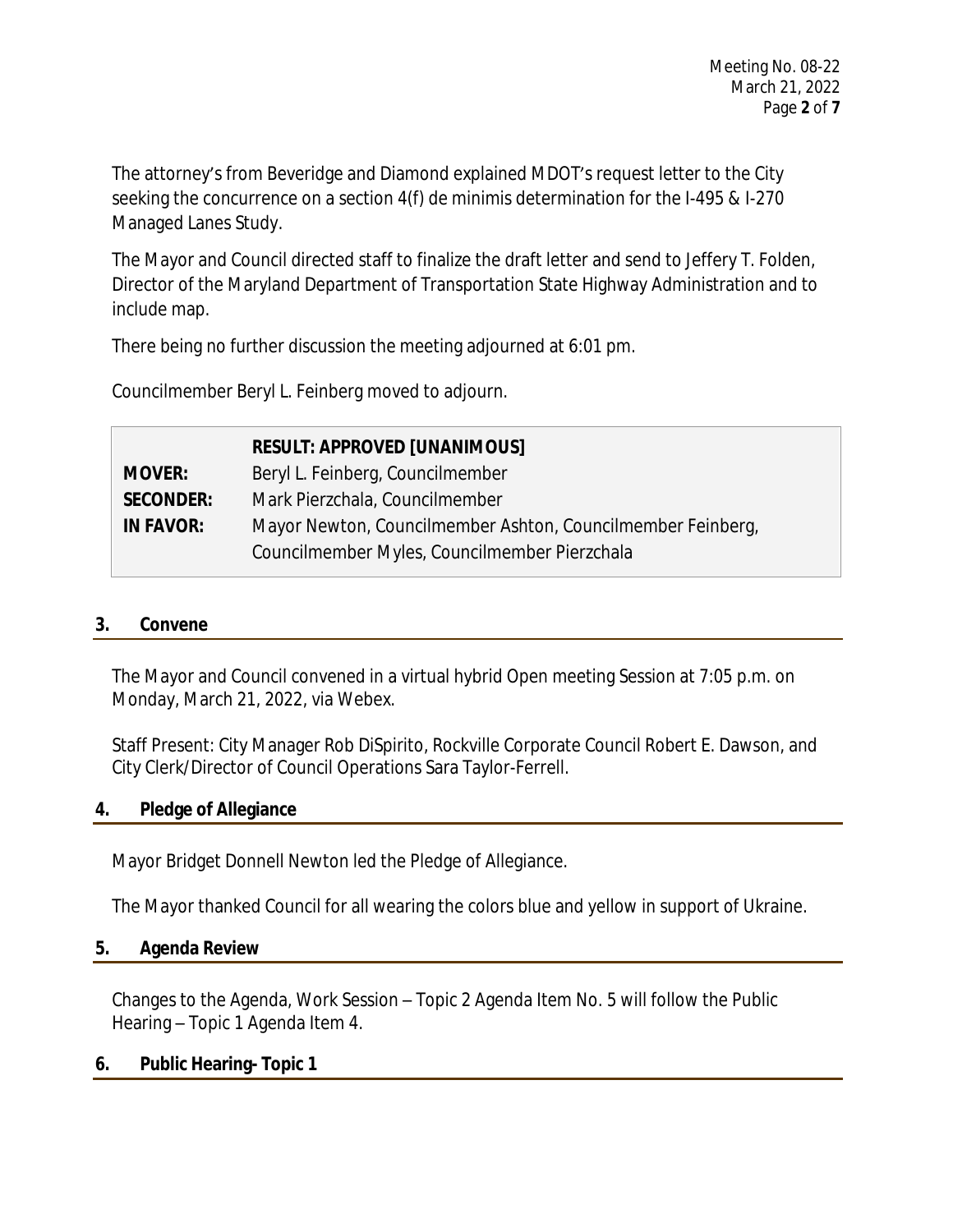## **A. FY 2023 Budget Public Hearing**

Management and Budget Analyst Daniel Chambers provided a brief overview of the 3<sup>rd</sup> Public Hearing for FY 2023 Operating and Capital Improvement Programs Budget and budget priorities. The public is encouraged to visit the City's website and take the survey which is posted in both the English and Spanish language.

The public hearing opened at 7:06 p.m. and the following speakers testified:

|                                 | <b>Address</b>             |
|---------------------------------|----------------------------|
| <b>Name</b>                     | <b>Phone Number/Email</b>  |
| <b>Speaker by Computer</b>      | Rockville, MD 20850        |
| Alexandra Dace Denito, PhD      | 240-353 8030               |
| President, Lincoln Park Civic   | alex.dacedenito@gmail.com  |
| Association, Inc.               |                            |
| <b>Speaker by Computer</b>      | Unitarian Universalist     |
| Rev. Dr. Rebekah A. Savage      | Congregation of Rockville  |
| Senior Minister                 | 100 Welsh Park Dr #1900,   |
|                                 | Rockville, MD 20850        |
|                                 | 301-762-7666 х9            |
| <b>Speaker by Computer</b>      | 7 Watchwater Ct.           |
| Frances Bevington,              | Rockville, MD 20850        |
| <b>Cultural Arts Commission</b> | francesbev@gmail.com       |
| <b>Speaker by Computer</b>      | nancy.breen@yahoo.com      |
| Nancy Breen, Chair              | Rockville Bicycle Advisory |
| Rockville Bicycle Advisory      | Committee (RBAC)           |
| Committee (RBAC)                |                            |
| Speaker by Computer and         | a_I_schwartz@yahoo.com     |
| <b>Written Comments</b>         |                            |
| Amanda Schwartz                 |                            |
| <b>Human Services Advisory</b>  |                            |
| Commission                      |                            |
| <b>Speaker by Computer</b>      | amherbster@gmail.com       |
| Anne Herbster                   | 240-274-3955               |
| Chair, Senior Citizens          |                            |
| Commission                      |                            |
| Speaker by Computer and         | 209 Watts Branch Parkway   |
| <b>Written Comments</b>         | Rockville, MD 20850        |
| Robert "Bob" Wright             | 301.807.8261               |
|                                 | email.bob.wright@gmail.com |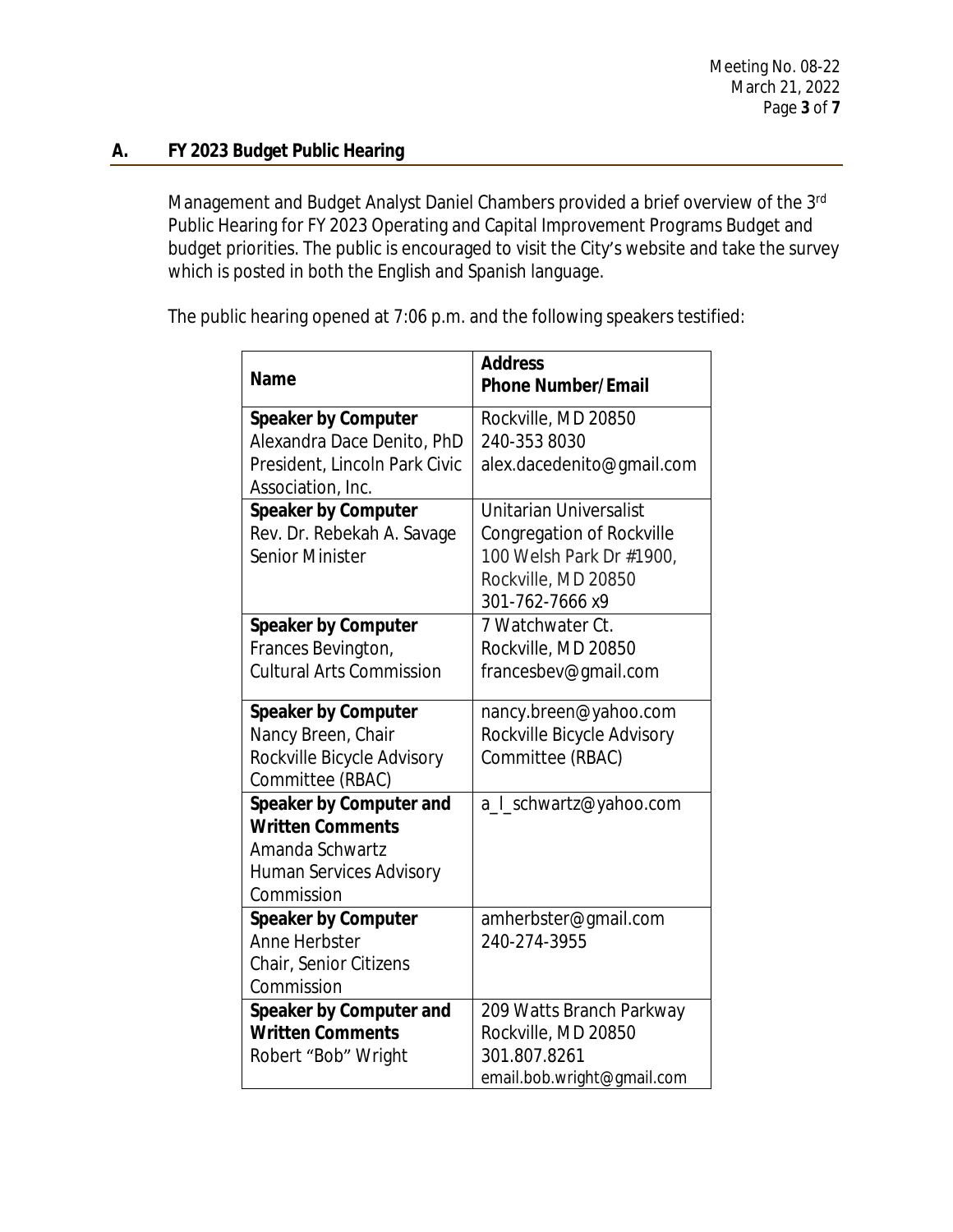The complete testimony of this evening's speakers can be found in the official Public Hearing records in the City Clerk/Director of Council Operations offices. There being no further speakers testifying, the Public Hearing closed at 7:32 p.m. The record will remain open until April 15, 2022.

## **7. Worksession- Topic 2**

## **A. FY 2023 Budget and FY 2022 Supplemental Tax Duplication Worksession**

Deputy Chief Financial Officer Kimberly Francisco provided a brief overview of the 2<sup>nd</sup> worksession for FY 2023 proposed operating budget and capital improvement programs.

Topics discussed include:

- Changes to the budget since the budget was proposed
- New positions recommended
- Supplemental tax duplication contribution for FY 2022
- Application of new utility rates

Staff recommends that the Mayor and Council review the FY 2023 Proposed Operating Budget and Capital Improvement Programs.

## **THE MAYOR AND COUNCIL WENT INTO A BRIEF RECESS AT 10:01 P.M. THE MAYOR AND COUNCIL WORKSESSION RECONVENED AT 10:12 P.M.**

Councilmember Beryl L. Feinberg left the meeting for the evening at 10:00 p.m. due to ongoing medical advice restricting the time to participate in meetings.

Questions from the Mayor and Council were addressed by staff. The Mayor and Council provided their thoughts, comments, and directions to include and provide directions to include staffing of a fitness position at the Senior Center; leave buyback; half year outfacing multilingual positions, programs and certification process; better transparency, and the ability to communicate with the public; full time grant writer position; feedback on City Hall lighting; Continuity of Operations Planning (COOP); change in rates for water; bring back revised ordinance, and tax duplication.

Councilmember Monique Ashton moved to adopt the rate phase-in approach to provide a more equitable implementation of new rates to City utility customers.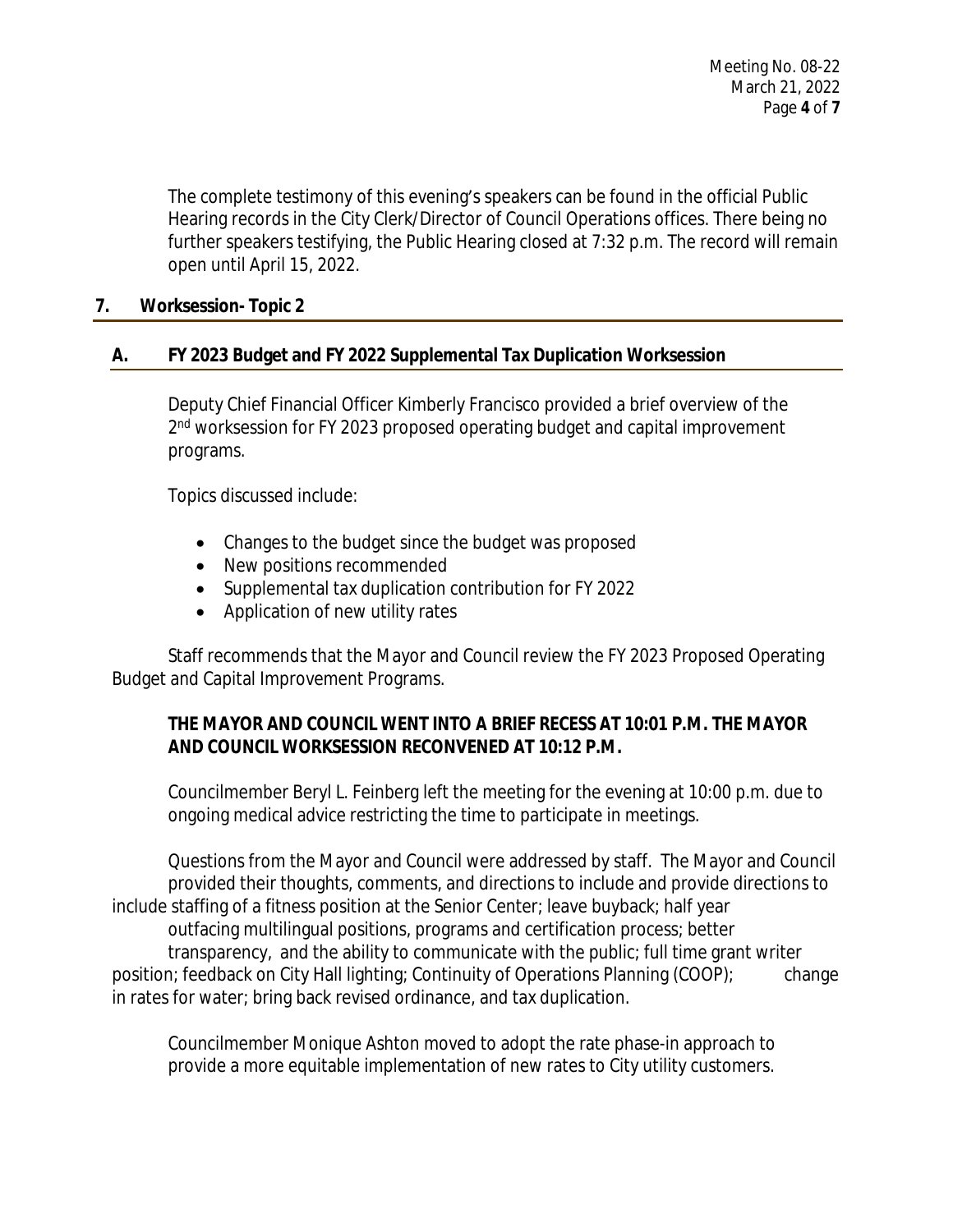|                  | <b>RESULT: APPROVED [4-0]</b>                            |
|------------------|----------------------------------------------------------|
| <b>MOVER:</b>    | Monique Ashton, Councilmember                            |
| <b>SECONDER:</b> | Mark Pierzchala, Councilmember                           |
| <b>IN FAVOR:</b> | Mayor Newton, Councilmember Ashton, Councilmember Myles, |
|                  | Councilmember Pierzchala                                 |

## **FURTHER DISCUSSION**

March 21, 2022 Agenda Item 7. [https://rockvillemd.granicus.com/MediaPlayer.php?view\\_id=2&clip\\_id=4511](https://rockvillemd.granicus.com/MediaPlayer.php?view_id=2&clip_id=4511) [video timestamp 30:59](https://rockvillemd.granicus.com/MediaPlayer.php?view_id=2&clip_id=4511)

## **[8.](https://rockvillemd.granicus.com/MediaPlayer.php?view_id=2&clip_id=4511) [Work Session - Topic 3](https://rockvillemd.granicus.com/MediaPlayer.php?view_id=2&clip_id=4511)**

## **[A.](https://rockvillemd.granicus.com/MediaPlayer.php?view_id=2&clip_id=4511) [Presentation on Employer-Assisted Housing Program Survey](https://rockvillemd.granicus.com/MediaPlayer.php?view_id=2&clip_id=4511)**

[Self-Sufficiency Program Developer Niambi Powell presented to the Mayor and Council](https://rockvillemd.granicus.com/MediaPlayer.php?view_id=2&clip_id=4511) [the findings from the department](https://rockvillemd.granicus.com/MediaPlayer.php?view_id=2&clip_id=4511)['](https://rockvillemd.granicus.com/MediaPlayer.php?view_id=2&clip_id=4511)[s employer-assisted homeownership program survey.](https://rockvillemd.granicus.com/MediaPlayer.php?view_id=2&clip_id=4511)

[The survey was sent to all City staff](https://rockvillemd.granicus.com/MediaPlayer.php?view_id=2&clip_id=4511) [on January 4, 2022, and closed on March 3, 2022.](https://rockvillemd.granicus.com/MediaPlayer.php?view_id=2&clip_id=4511)  [138 staff responded to the 13-question](https://rockvillemd.granicus.com/MediaPlayer.php?view_id=2&clip_id=4511) [survey. Questions were constructed as fill-in](https://rockvillemd.granicus.com/MediaPlayer.php?view_id=2&clip_id=4511)[the-blank, open-ended; rank choice questions. Staff recommends that the Mayor and](https://rockvillemd.granicus.com/MediaPlayer.php?view_id=2&clip_id=4511)  [Council review the survey results, discuss, and provide directions on the next steps.](https://rockvillemd.granicus.com/MediaPlayer.php?view_id=2&clip_id=4511)

[Questions from the Mayor and](https://rockvillemd.granicus.com/MediaPlayer.php?view_id=2&clip_id=4511) [Council were addressed by staff. The Mayor and Council](https://rockvillemd.granicus.com/MediaPlayer.php?view_id=2&clip_id=4511) [provided their thoughts, comments, and a majority agreed](https://rockvillemd.granicus.com/MediaPlayer.php?view_id=2&clip_id=4511) [to have staff to bring back a](https://rockvillemd.granicus.com/MediaPlayer.php?view_id=2&clip_id=4511)  [pilot plan.](https://rockvillemd.granicus.com/MediaPlayer.php?view_id=2&clip_id=4511)

## **[B.](https://rockvillemd.granicus.com/MediaPlayer.php?view_id=2&clip_id=4511) [Presentation on Bank on Rockville and Request for Funding to Launch the Bank on](https://rockvillemd.granicus.com/MediaPlayer.php?view_id=2&clip_id=4511)  [Rockville Initiative](https://rockvillemd.granicus.com/MediaPlayer.php?view_id=2&clip_id=4511)**

[Self-Sufficiency Program Developer Niambi Powell presented to the Mayor and Council](https://rockvillemd.granicus.com/MediaPlayer.php?view_id=2&clip_id=4511) [the newest initiative Bank on Rockville.](https://rockvillemd.granicus.com/MediaPlayer.php?view_id=2&clip_id=4511)

[Staff recommends that the Mayor and Council receive the presentation, discuss, and](https://rockvillemd.granicus.com/MediaPlayer.php?view_id=2&clip_id=4511) [provide feedback on the Bank On Rockville initiative, and provide direction on the](https://rockvillemd.granicus.com/MediaPlayer.php?view_id=2&clip_id=4511)  [potential](https://rockvillemd.granicus.com/MediaPlayer.php?view_id=2&clip_id=4511) [allocation of funding beginning in FY 2023 and beyond.](https://rockvillemd.granicus.com/MediaPlayer.php?view_id=2&clip_id=4511)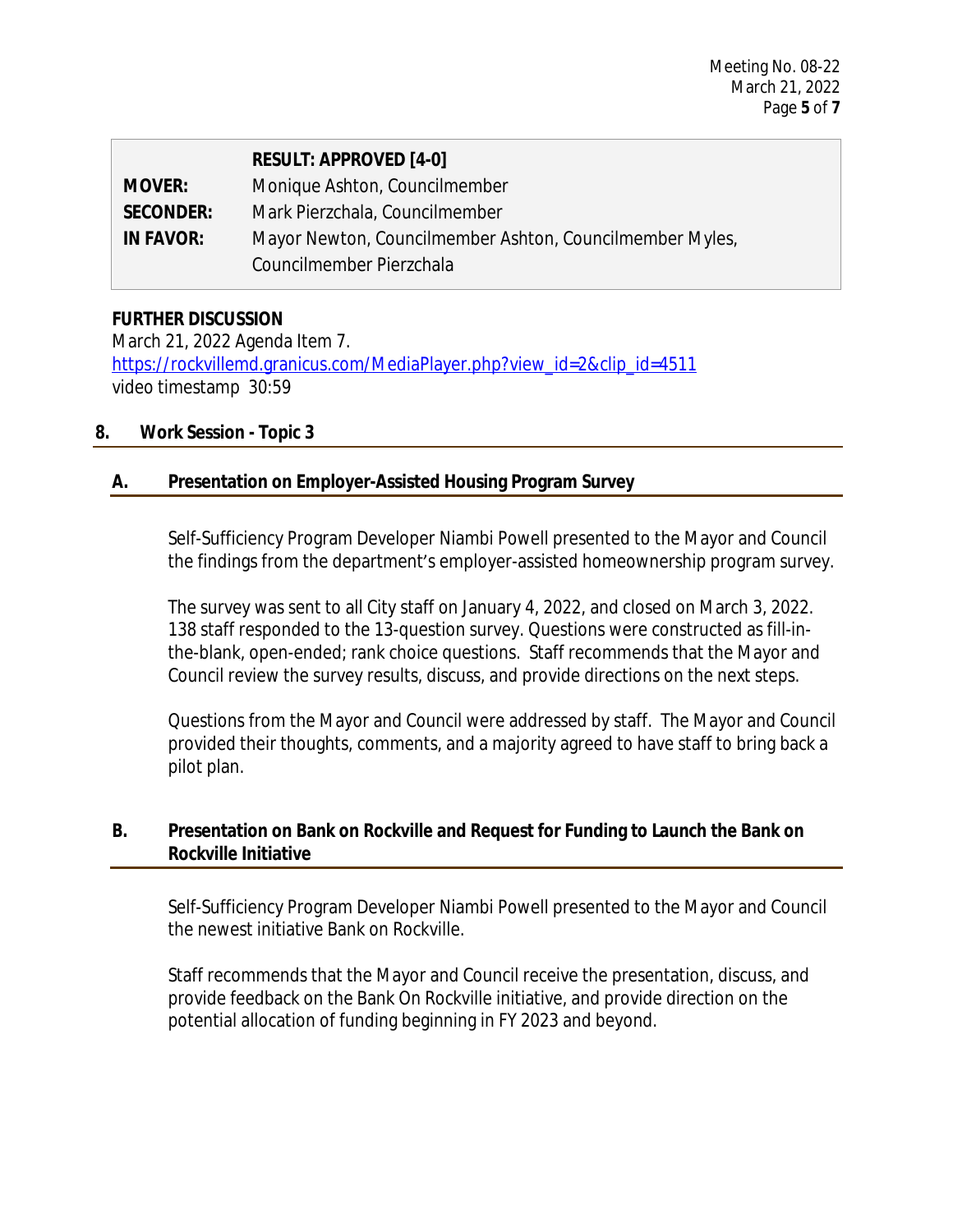Questions from the Mayor and Council were addressed by staff. The Mayor and Council provided their thoughts, comments, and directions including bringing back an overview of an online workshop training for financial leadership and empowerment.

## **FURTHER DISCUSSION**

March 21, 2022 Agenda Item 6. [https://rockvillemd.granicus.com/MediaPlayer.php?view\\_id=2&clip\\_id=4511](https://rockvillemd.granicus.com/MediaPlayer.php?view_id=2&clip_id=4511) [video timestamp 3:19:53](https://rockvillemd.granicus.com/MediaPlayer.php?view_id=2&clip_id=4511)

## **[9.](https://rockvillemd.granicus.com/MediaPlayer.php?view_id=2&clip_id=4511) [Work Session - Topic 4](https://rockvillemd.granicus.com/MediaPlayer.php?view_id=2&clip_id=4511)**

## **[A.](https://rockvillemd.granicus.com/MediaPlayer.php?view_id=2&clip_id=4511) [Discussion on ARPA Funds](https://rockvillemd.granicus.com/MediaPlayer.php?view_id=2&clip_id=4511)**

[The Mayor and Council agreed to move this agenda item to the March 28 based on](https://rockvillemd.granicus.com/MediaPlayer.php?view_id=2&clip_id=4511) [the](https://rockvillemd.granicus.com/MediaPlayer.php?view_id=2&clip_id=4511)  [length of the meeting.](https://rockvillemd.granicus.com/MediaPlayer.php?view_id=2&clip_id=4511)

#### **[10.](https://rockvillemd.granicus.com/MediaPlayer.php?view_id=2&clip_id=4511) [Old/New Business](https://rockvillemd.granicus.com/MediaPlayer.php?view_id=2&clip_id=4511)**

[Assistant to the City Manager Linda Moran presented a](https://rockvillemd.granicus.com/MediaPlayer.php?view_id=2&clip_id=4511) [letter of testimony and support from](https://rockvillemd.granicus.com/MediaPlayer.php?view_id=2&clip_id=4511)  [Chief of Environmental Manager Erica Shingara to Maryland](https://rockvillemd.granicus.com/MediaPlayer.php?view_id=2&clip_id=4511) [General Assembly](https://rockvillemd.granicus.com/MediaPlayer.php?view_id=2&clip_id=4511) [for](https://rockvillemd.granicus.com/MediaPlayer.php?view_id=2&clip_id=4511) [SB528,](https://rockvillemd.granicus.com/MediaPlayer.php?view_id=2&clip_id=4511)  [Climate Solutions](https://rockvillemd.granicus.com/MediaPlayer.php?view_id=2&clip_id=4511) [Act.](https://rockvillemd.granicus.com/MediaPlayer.php?view_id=2&clip_id=4511)

[Councilmember Monique Ashton moved to approve the letter on SB528, Climate Solutions Act](https://rockvillemd.granicus.com/MediaPlayer.php?view_id=2&clip_id=4511) [2022.](https://rockvillemd.granicus.com/MediaPlayer.php?view_id=2&clip_id=4511)

|                  | <b>RESULT: APPROVED [4-0]</b>                            |
|------------------|----------------------------------------------------------|
| <b>MOVER:</b>    | Monique Ashton, Councilmember                            |
| <b>SECONDER:</b> | David Myles, Councilmember                               |
| <b>IN FAVOR:</b> | Mayor Newton, Councilmember Ashton, Councilmember Myles, |
|                  | Councilmember Pierzchala                                 |

[Assistant to the City Manager Linda Moran presented a](https://rockvillemd.granicus.com/MediaPlayer.php?view_id=2&clip_id=4511) [follow-up letter for SB387 and HB425](https://rockvillemd.granicus.com/MediaPlayer.php?view_id=2&clip_id=4511) [on Ghost Gun legislation.](https://rockvillemd.granicus.com/MediaPlayer.php?view_id=2&clip_id=4511) 

[Councilmember Monique Ashton moved to approve the letter on Ghost Gun](https://rockvillemd.granicus.com/MediaPlayer.php?view_id=2&clip_id=4511) [legislation SB387](https://rockvillemd.granicus.com/MediaPlayer.php?view_id=2&clip_id=4511)  [and HB425.](https://rockvillemd.granicus.com/MediaPlayer.php?view_id=2&clip_id=4511)